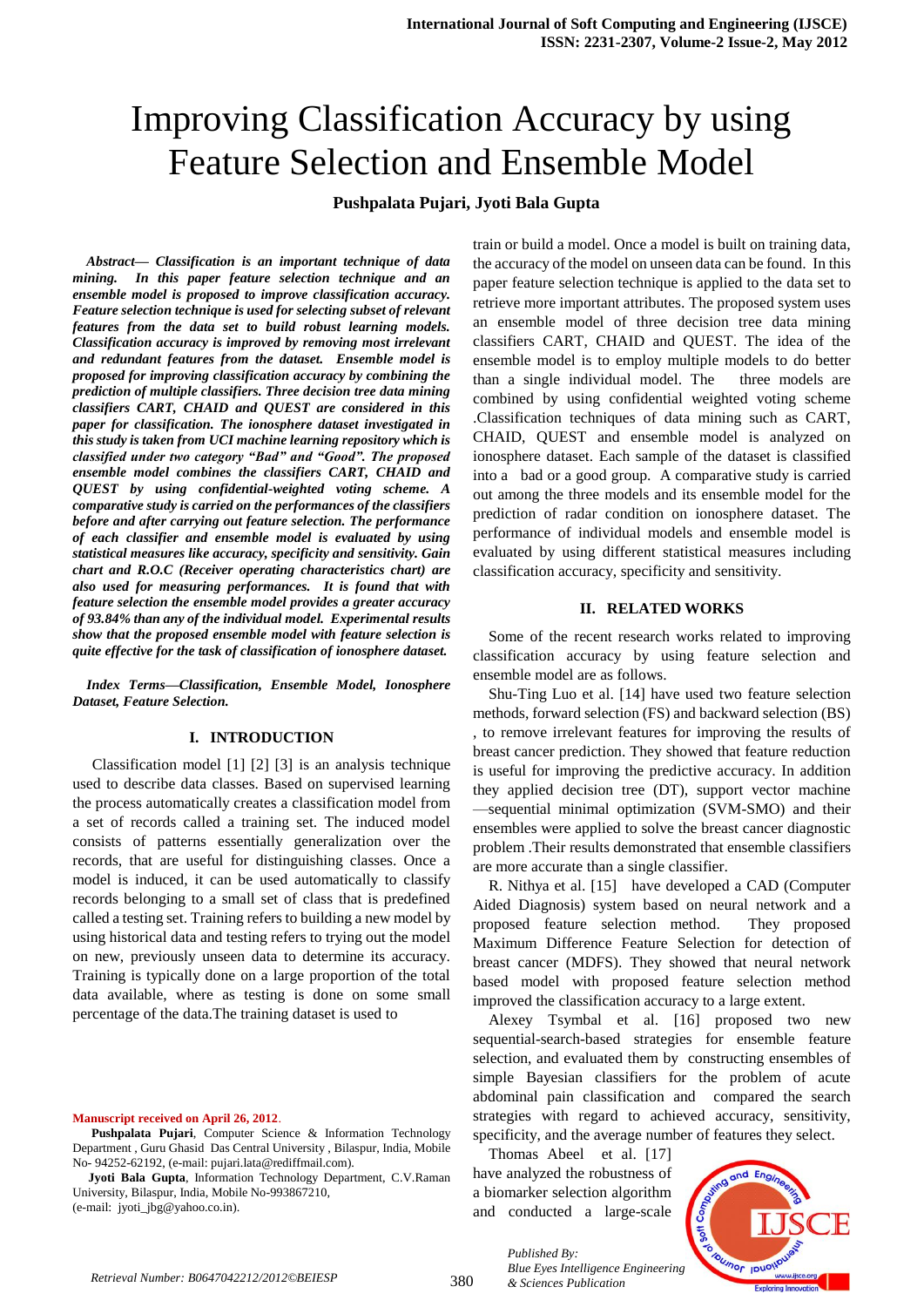analysis of the recently introduced concept of ensemble feature selection, where multiple feature selections are combined in order to increase the robustness of the final set of selected features. They focused on selection methods that are embedded in the estimation of support vector machines (SVMs). Their feature selection extensions also offered good results for gene selection tasks. They showed that the robustness of SVMs for biomarker discovery can be substantially increased by using ensemble feature selection techniques, while at the same time improving upon classification performances.

Gidudu. A [18] showed that classification accuracy increased more as the number of features per base classifier increases than as the number of base classifiers increases. He also showed that classification accuracy increases with additional features up to a given limit beyond which increasing the number of features per base classifier did not significantly increase classification accuracy.

Zili Zhang et al. [19] proposed a multi-objective Genetic algorithm (GA) and ensemble classifiers to improve the overall sample classification accuracy identifying the most important features in the data set of interest. They showed that the GA ensemble model outperformed other algorithms in comparison and found to be the best method for classification.

## **III. DATA SET DESCRIPTION**

The ionosphere dataset [7] investigated in this study is taken from UCI machine learning dataset. The radar data was collected by a system in Goose Bay, Labrador. This system consists of a phased array of 16 high-frequency antennas with a total transmitted power on the order of 6.4 kilowatts. The targets were free electrons in the ionosphere. "Good" radar returns are those showing evidence of some type of structure in the ionosphere. "Bad" returns are those that do not; their signals pass through the ionosphere. Received signals were processed using an auto correlation function whose arguments are the time of a pulse and the pulse number. There are 17 pulse numbers for the system. Instances in this database are described by 2 attributes per pulse number, corresponding to the complex values returned by the function resulting from the complex electromagnetic signal. All 34 predictor's attributes are continuous. The 35th attribute is either "Good" or "Bad" according to the definition summarized above. Classification techniques are applied on this data set.The ionosphere data set contains all total 351 instances. Out of 351 instances 126 instances are categorized under "Bad" class and 225 instances are categorized under "Good" class. Table 1 shows the attributes of ionosphere dataset. Two mutually exclusive datasets, a training dataset comprising 60% of the total ionosphere dataset, and test dataset of 40% is created by using partitioning node and balanced node partitioning techniques. Out of 351 instances 205 instances are taken as training data set and 146 instances are taken as testing data set. Table.2. shows the instances of training and testing data set. Fig.1. shows the proportion of ionosphere dataset for training and testing.

**Table.1. attributes of ionosphere dataset**

| Attributes                                             | <b>Types</b>            | Values                                  |
|--------------------------------------------------------|-------------------------|-----------------------------------------|
| P <sub>01</sub><br>P <sub>02</sub><br>P <sub>0</sub> 3 | Range<br>Range<br>Range | [0,1]<br>$[-1.0, 1.0]$<br>$[-1.0, 1.0]$ |
| P34<br>P35(Target)                                     | Range<br>Flag           | $\cdot$ .<br>$[-1.0, 1.0]$<br>g/b       |

**Table.2 Instances of training and testing data set**

| Class | Training | Testing | Total |
|-------|----------|---------|-------|
| Bad   | 74       | 52      | 126   |
| Good  | 131      | 94      | 225   |
| Total | 205      | 146     | 351   |



### **IV. METHODOLOGY**

# **A. Feature selection**

Feature selection [9] helps to identify the fields that are most important in predicting a certain outcome. Feature selection consists of three steps. Screening: It removes unimportant and problematic predictors and records or cases, such as predictors with too many missing values or predictors with too much or too little variation to be useful. Ranking: Sorts remaining predictors and assigns ranks based on importance. Selecting: It identifies the subset of features by preserving only the most important predictors and filtering or excluding all others.From a set of hundreds or even thousands of predictors, the Feature Selection screens, ranks, and selects the predictors that are most important. The predictors which contribute less in prediction can be skipped from the data set. Ultimately, it ends up with a quicker, more efficient model that uses fewer predictors, executes more quickly, and easier to understand. In this piece of research work importance of attributes are ranked based on Pearson Chi-square measure. The unimportant features are skipped and the performances are compared against the performances of the classifiers before carrying out feature selection. Table.3. shows the list of important and unimportant attributes after carrying out

feature selection technique with their rank and values.

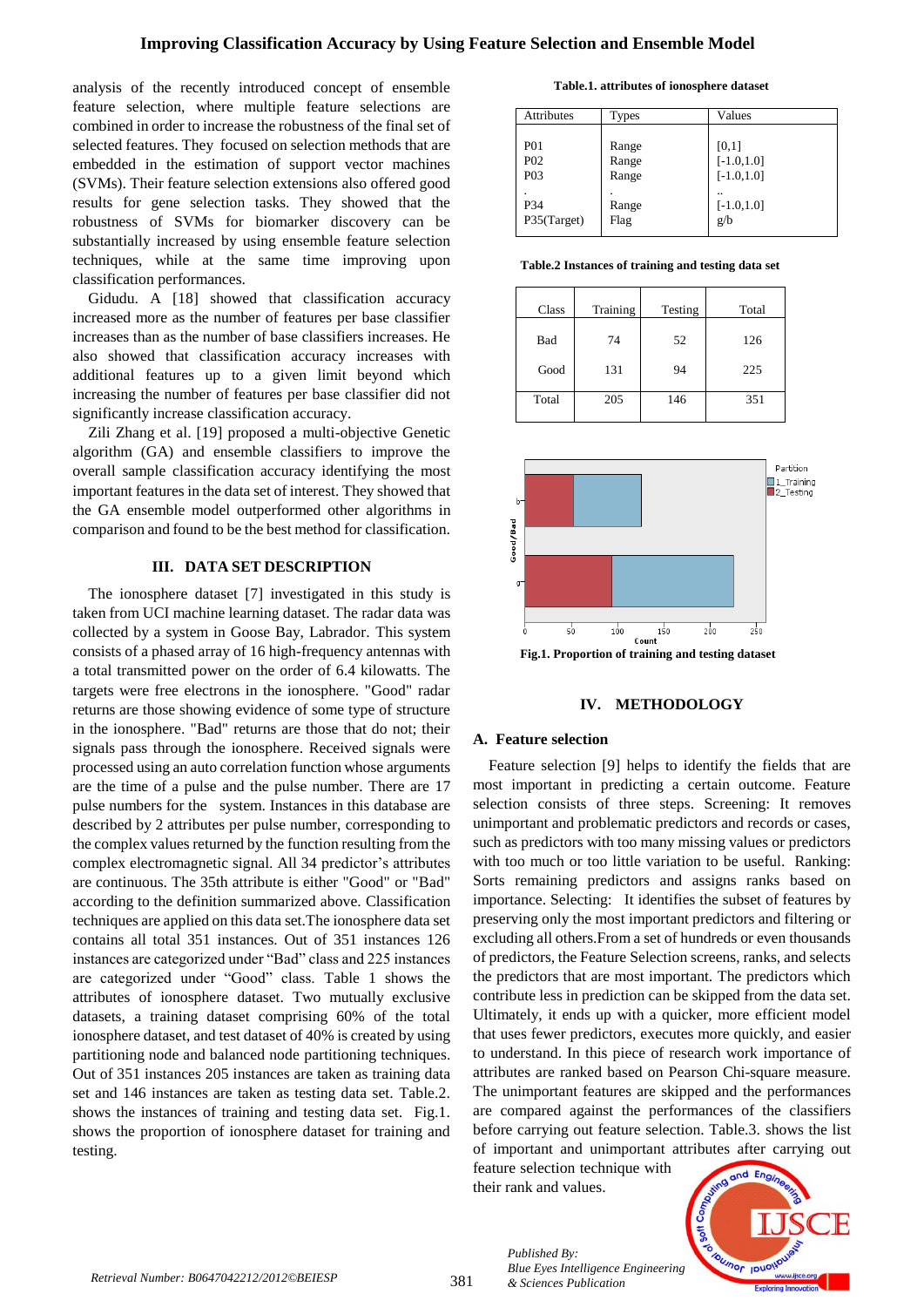| <b>Important</b> Attributes |                  | <b>Unimportant Attributes</b> |                |                 |          |
|-----------------------------|------------------|-------------------------------|----------------|-----------------|----------|
| Rank                        | Attribute        | Values                        | Rank           | Attribute       | Value    |
|                             | S                |                               |                | S               |          |
|                             |                  |                               |                |                 |          |
| $\mathbf{1}$                | P03              | 1.0                           | 1              | P <sub>27</sub> | 0.92     |
| $\overline{\mathbf{c}}$     | <b>P01</b>       | 1.0                           | 2              | P <sub>16</sub> | 0.87     |
| $\overline{\mathbf{3}}$     | P <sub>05</sub>  | 1.0                           | $\overline{3}$ | P <sub>17</sub> | 0.81     |
| $\overline{4}$              | P <sub>0</sub> 7 | 1.0                           | 4              | P <sub>10</sub> | 0.78     |
| 5                           | P <sub>09</sub>  | 1.0                           | 5              | P <sub>22</sub> | 0.69     |
| 6                           | P33              | 1.0                           | 6              | P <sub>04</sub> | 0.69     |
| $\tau$                      | P <sub>29</sub>  | 1.0                           | 7              | P <sub>26</sub> | 0.47     |
| 8                           | P <sub>21</sub>  | 1.0                           | 8              | P <sub>28</sub> | 0.44     |
| 9                           | P <sub>23</sub>  | 1.0                           | 9              | P <sub>23</sub> | 0.41     |
| 10                          | P31              | 1.0                           | 10             | P <sub>20</sub> | 0.22     |
| 11                          | <b>P08</b>       | 1.0                           | 11             | P <sub>24</sub> | 0.13     |
| 12                          | P <sub>15</sub>  | 0.99                          | 12             | P30             | 0.4      |
| 13                          | P <sub>25</sub>  | 0.99                          | 13             | P32             | $\theta$ |
| 14                          | P <sub>06</sub>  | 0.99                          | 14             | P <sub>02</sub> | $\theta$ |
| 15                          | P13              | 0.98                          |                |                 |          |
| 16                          | P <sub>19</sub>  | 0.97                          |                |                 |          |
| 17                          | P <sub>12</sub>  | 0.96                          |                |                 |          |
| 18                          | P <sub>14</sub>  | 0.96                          |                |                 |          |
| 19                          | P11              | 0.96                          |                |                 |          |
| 20                          | P18              | 0.96                          |                |                 |          |
|                             |                  |                               |                |                 |          |

#### **Table.3. List of important attributes and unimportant attributes with their ranks and values.**

## **B. CART (Classification and Regression Tree) classifier**

The Classification and Regression (C&R) Tree model [8], [11] generates a decision tree to predict or classify future observations. CART builds a binary tree by splitting the records at each node according to a function of a single input field. The measure used to evaluate a potential splitter is diversity. The best splitter is the one that decreases the diversity of the record sets by the greatest. This method uses recursive partitioning to split the training records into segments with similar output field values. The CART tree node starts by examining the input fields to find the best split, measured by the reduction in an impurity index that results from the split. The initial split produces two nodes, each of which is attempted to split in the same manner as the root node. In this way all the input fields are examined to find candidate splitters. If the field only takes on one value, it is eliminated from consideration. The best field for each of the remaining fields is determined. When no split can be found that significantly decreases the diversity of a given node, it is labeled as a leaf node. CART trees gives the option to first grow the tree and then prune based on a cost-complexity algorithm that adjusts the risk estimate based on the number of terminal nodes. This method, which allows the tree to grow large before pruning based on more complex criteria, may result in smaller trees with better cross-validation properties. Increasing the number of terminal nodes generally reduces the risk for the current (training) data, but the actual risk may be higher when the model is generalized to unseen data. To train CART model [6] there should be one or more In fields and exactly one Out field. Target and predictor fields can be range or categorical. Fields set to both or none are ignored. Fields used in the model must have their types fully instantiated, and any ordinal fields used in the model must have numeric storage (not string). If necessary, the Reclassify node can be used to convert them.

## **C. CHAID (Chi-squared Automatic Interaction Detection) classifier**

CHAID, or Chi-squared Automatic Interaction Detection [8], is a classification method for building decision trees by using chi-square statistics to identify optimal splits. In CHAID each of the input or predictor fields is considered as a potential splitter. CHAID first examines the cross tabulations between each of the predictor variables and the outcome and tests for significance using a chi-square independence test. In the first step, all the predictor fields that do not produce statically significant differences in the target field values are merged. In the second step, each group of three or more predictors is re-spilt by all possible binary division. If any of these splits yields a statically significant difference in outcomes, it is retained. Once each of the predictor field has been grouped to produce the maximum possible diversity of classes in the target field, the chi-squared test is applied to the resulting groupings. The predictor that generates the groupings that differ the most according to this test is chosen as the splitter for the current node. Target and predictor fields [6] can be range or categorical; nodes can be split into two or more subgroups at each level. Any ordinal fields used in the model must have numeric storage (not string). CHAID can generate non-binary trees. It therefore tends to create a wider tree than the binary growing methods. CHAID works for all types of predictors, and it accepts both case weights and frequency variables.

## **D. QUEST (Quick, Unbiased, Efficient Statistical Tree) decision tree classifier**

QUEST is a binary classification method [6] for building decision trees. It uses a sequence of rules, based on significance tests, to evaluate the predictor variables at a node. For selection purposes, as little as a single test may need to be performed on each predictor at a node.Spliting predicate in QUEST are determined by running quadratic discriminate analysis using the selected predictor on groups formed by the target categories. It separates splitting predicate selection into variable selection and split point selection. It uses statistical significance tests instead of impurity function. Predictor fields can be numeric ranges, but the target field must be categorical. All splits are binary. Weight fields cannot be used. Any ordinal fields used in the model must have numeric storage (not string). If necessary, the reclassify node can be used to convert them.

# **E. Ensemble Model**

An ensemble model [12] is defined as a set of individually trained classifier whose predictions are combined when classifying a new data. Ensemble combines the output of several classifier produced by weak learner into a single composite classification. It can be used to reduce the error of any weak learning algorithm. The purpose of combining all these classifier together is to build an ensemble model which will improve classification accuracy as compared to each individual classifier. The three models are combined by using confidential weighted voting scheme [5] where weights are weighted based on the confidence value of each

prediction. Then the weights are summed and the value with highest total is again selected. The confidence for the final

*Published By:*

*& Sciences Publication* 

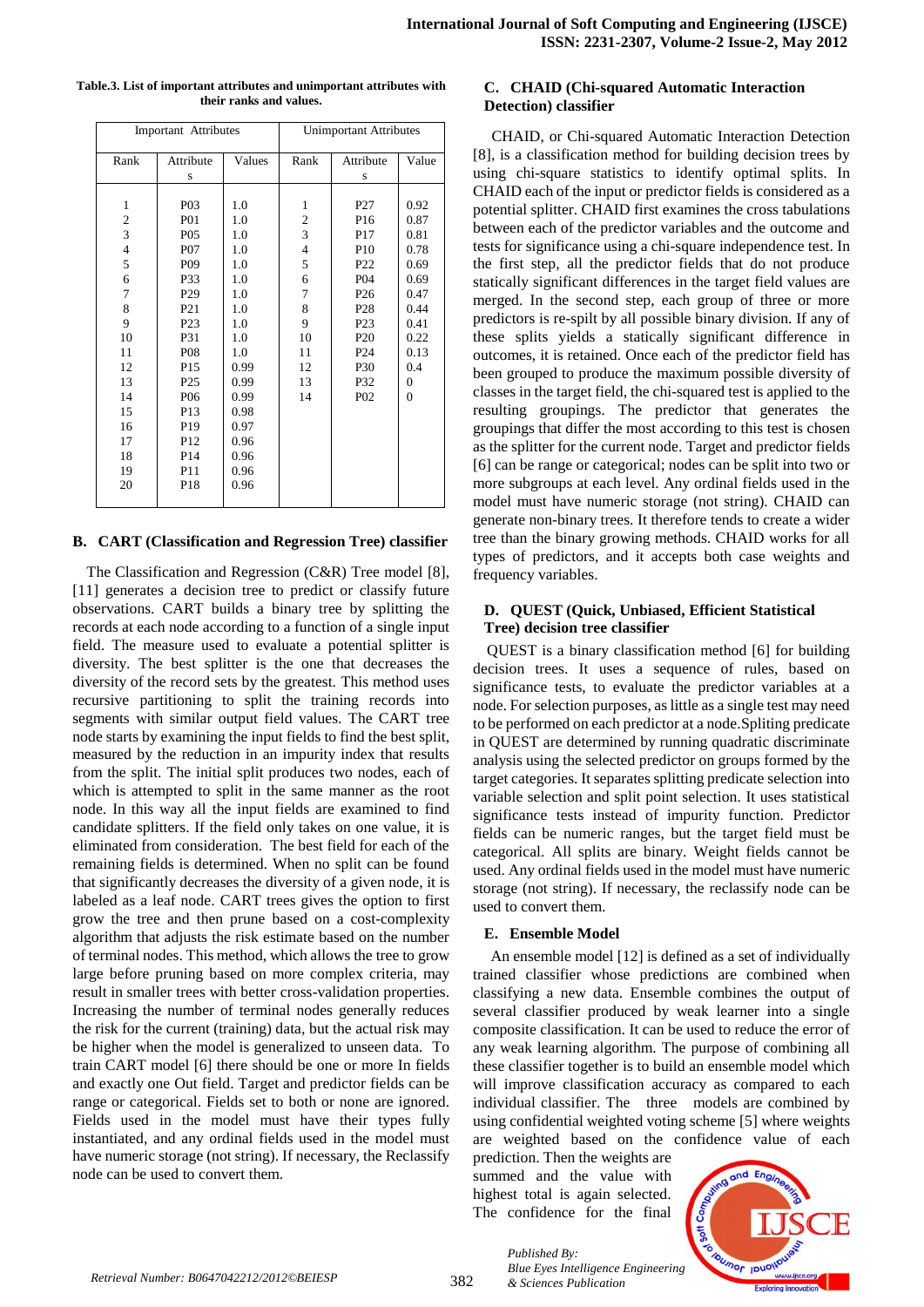# **Improving Classification Accuracy by Using Feature Selection and Ensemble Model**

selection is the sum of the weights for the winning values divided by the number of models included in the ensemble model. If one model predicts no with a higher confidence than the two yes predictions combined, then no wins. It not only increases classification accuracy but also reduce chances of over training since it avoids a biased decision by integrating the different predictions from individual classifiers. The ensemble model presented in this paper combines the prediction of CART, CHAID and QUEST decision tree classifier. Fig. 2 shows the architecture of the proposed model. Fig. 3 shows the block diagram of the proposed model. In the proposed model ionosphere data set is partitioned into 60 % of training set and 40 % of testing set. Then feature selection technique is applied to the data set to skip unimportant attributes. The data set with reduced number of attributes is then applied to the three classifiers and their ensemble model. The training data set is applied to train the model and the testing data set is applied to test the model. The performance of the classifiers and ensemble model is measured by using statistical measures like classification accuracy, sensitivity and specificity. Gain chart and R.O.C chart are also used for performance measurement.



**Fig.2. Architecture of the proposed model**



**Fig.3. Block diagram of the proposed model**

### **V. PERFORMANCE MEASUREMENT**

The performance of each classification [4] model is evaluated by using three statistical measures: classification accuracy, sensitivity and specificity. These measures are defined by true positive (TP), true negative (TN), false positive (FP) and false negative (FN) cases. Say we test some people for the presence of a disease. Some of these people have the disease, and our test says they are positive. They are called true positives. Some have the disease, but the test claims they don't. They are called false negatives**.** Some don't have the disease, and the test says they don't **-** true negatives**.** Finally, we might have healthy people who have a positive test result false positives**.** Table.4. represents a matrix showing number of TP, TN, FP, and FN cases.

**Table.4. Matrix for Actual and Predicted cases**

|           | $P'$ (predicted)      | N'(predicted)  |
|-----------|-----------------------|----------------|
| P(Actual) | <b>True Positive</b>  | False Negative |
| N(Actual) | <b>False Positive</b> | True Negative  |

### *A. Classification Accuracy*

It measures the proportion of correct predictions considering the positive and negative inputs. It is highly dependent of the data set distribution which can easily lead to wrong conclusions about the system performance. It is calculated as follows

$$
ACC = Total Hits / Number of entries in the set
$$
  
=  $(TP+TN)/(P+N)$  ... (1)

## *B. Sensitivity*

It measures the proportion of the true positives, that is, the ability of the system on predicting the correct values in the cases presented. It is calculated as follows

$$
SENS = Positive hits / Total Positives
$$
  
= TP / (TP + FN) ... (2)

## *C. Specificity*

It measures the proportion of the true negatives, that is, the ability of the system on predicting the correct values for the cases that are the opposite to the desired one. It is calculated as follows

$$
SPEC = Negative hits / Total negatives
$$
  
= TN/(TN+FP) ... (3)

### **VI. RESULTS AND DISCUSSION**

The experimental work is carried out by using Clementine Software.The ionosphere dataset contains 351 dataset with class distribution: Bad, Good. The whole dataset is divided for training the models and test them by the ratio of 60: 40 % respectively. The data set is initially partitioned into training and test sets. Feature selection technique is carried out on the data set. The classifiers are trained on the former. The test set is used to evaluate the generalization capability of the classifiers. The predictions from the classifiers are combined

to build the ensemble model and compared with the original classes to identify true positive,



*Published By: Blue Eyes Intelligence Engineering & Sciences Publication*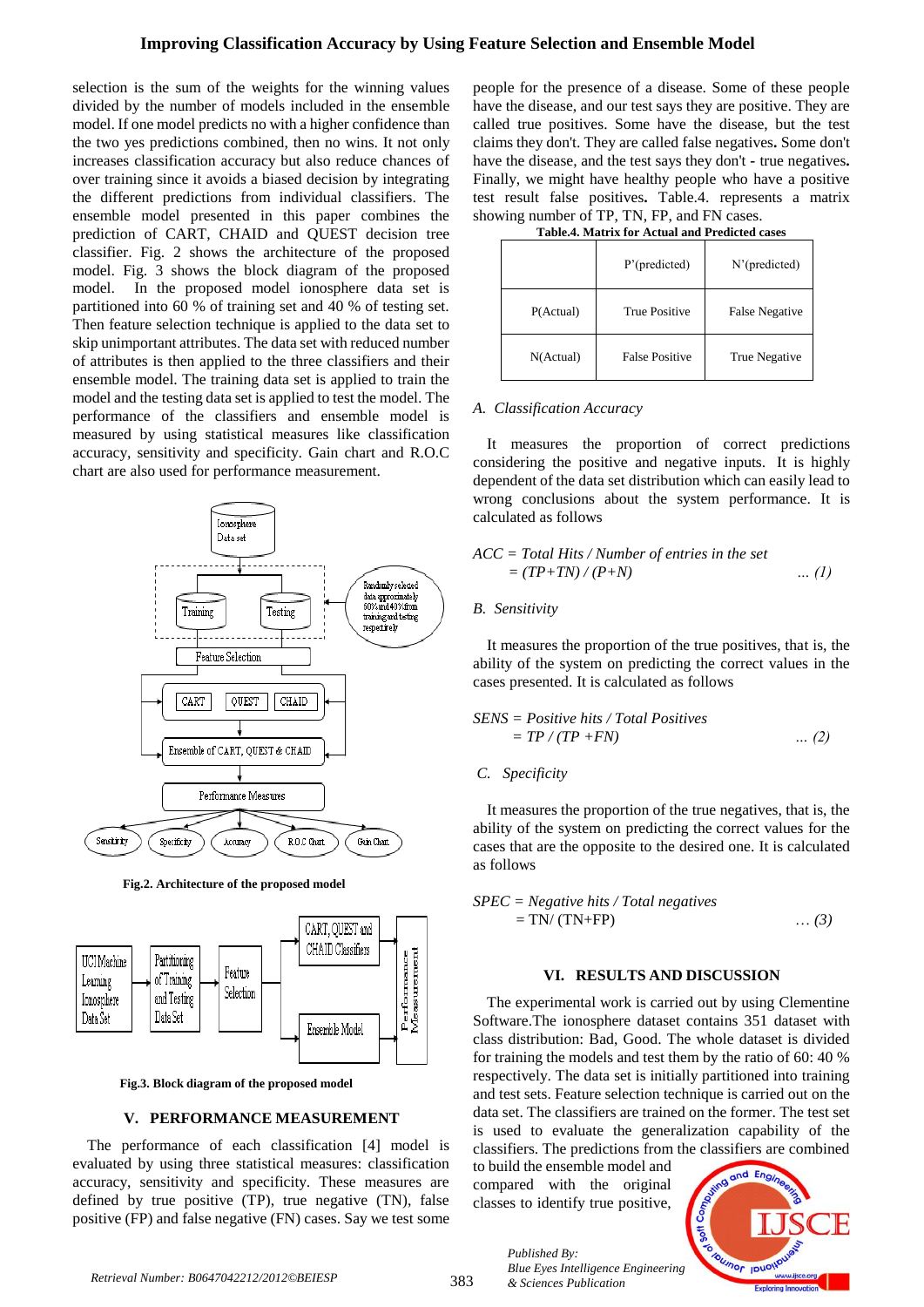true negative, false positive and false negative values. These values have been computed to construct the confusion matrix [1]. A comparative study on the performance of each classifier and ensemble model is carried out before and after feature selection. Table.5. shows confusion matrices of different model of training and test data partition before feature selection. Table.6. shows confusion matrices of different model of training and test data partition after carrying out feature selection.

**Table.5. Confusion matrices of different model of training and test data partition before feature selection**

|              | Desired    | <b>Training Data</b> |      | <b>Test Data</b> |      |
|--------------|------------|----------------------|------|------------------|------|
| Model        | Output     | Bad                  | Good | Bad              | Good |
|              | <b>Bad</b> | 67                   | 7    | 47               | 5    |
| <b>CART</b>  | Good       | 4                    | 127  | 9                | 85   |
|              | Bad        | 70                   | 4    | 41               | 11   |
| <b>CHAID</b> | Good       | 9                    | 112  | 18               | 76   |
|              | Bad        | 60                   | 14   | 44               | 8    |
| <b>QUEST</b> | Good       | 4                    | 127  | 6                | 88   |
|              | Bad        | 68                   | 6    | 46               | 6    |
| Ensemble     | Good       | 4                    | 127  | 6                | 88   |

**Table.6. Confusion matrices of different model of training and test data partition before feature selection**

|              | Desired<br>Output | <b>Training Data</b> |      | <b>Test Data</b> |      |
|--------------|-------------------|----------------------|------|------------------|------|
| Model        |                   | Bad                  | Good | Bad              | Good |
|              | Bad               | 65                   | 9    | 46               | 6    |
| <b>CART</b>  | Good              | 3                    | 128  | 7                | 87   |
|              | Bad               | 69                   | 5    | 42               | 10   |
| <b>CHAID</b> | Good              | 5                    | 126  | 7                | 87   |
|              | Bad               | 60                   | 14   | 44               | 8    |
| <b>OUEST</b> | Good              | 4                    | 127  | 6                | 88   |
|              | Bad               | 65                   | 9    | 46               | 6    |
| Ensemble     | Good              | 4                    | 127  | 3                | 91   |

Table.5 and Table.6 show the computed confusion matrices. Each cell [10] contains the row number of samples classified for is the gain. Fig.4. shows the gain chart for three models and the corresponding combination of desired and actual model output. The prediction are compared with original classes to testing data set respectively. Fig.5. shows the gain chart for identify true positive, true negative, false positive and false three models and ensemble model after feature selection for negative. Table.7. and Table.8.show the values of three training and testing data set respectively.statistical parameters (sensitivity, specificity and total classification accuracy) for different models of training and test data partition before and after feature selection respectively.

**Table.7. Values of statistical measures of different models for training and test data partition before feature selection.**

| Measures %  |           |          |             |             |  |
|-------------|-----------|----------|-------------|-------------|--|
| Model       | Partition | Accuracy | Sensitivity | Specificity |  |
|             | Training  | 94.63    | 90.54       | 96.94       |  |
| <b>CART</b> | Test      | 90.41    | 90.38       | 90.42       |  |
|             | Training  | 93.66    | 94.59       | 93.12       |  |

| <b>CHAID</b> | Test        | 80.14 | 78.84 | 80.85 |
|--------------|-------------|-------|-------|-------|
|              | Training    | 91.22 | 81.08 | 96.94 |
| <b>OUEST</b> | Test        | 90.41 | 84.61 | 93.61 |
|              | Training    | 95.12 | 91.89 | 96.94 |
| Ensemble     | <b>Test</b> | 91.78 | 88.64 | 93.61 |

 **Table.8. Values of statistical measures of different models for training and test data partition after feature selection.**

| Measures %   |             |          |             |             |  |
|--------------|-------------|----------|-------------|-------------|--|
| Model        | Partition   | Accuracy | Sensitivity | Specificity |  |
|              | Training    | 94.15    | 87.83       | 97.7        |  |
| CART         | Test        | 91.1     | 88.46       | 92.55       |  |
|              | Training    | 95.12    | 93.24       | 96.18       |  |
| <b>CHAID</b> | <b>Test</b> | 88.36    | 80.76       | 92.55       |  |
|              | Training    | 91.22    | 81.08       | 96.94       |  |
| <b>OUEST</b> | <b>Test</b> | 90.41    | 84.61       | 93.61       |  |
|              | Training    | 93.66    | 87.83       | 96.94       |  |
| Ensemble     | Test        | 93.84    | 88.46       | 96.8        |  |

These results show that the accuracy and sensitivity of CART is better than the other two individual models. Specificity of QUEST is better than the other two models. The ensemble method has achieved a better result for both training and testing sample. Another way to compare the performance of different classifier is gain chart and ROC chart.

# *A. Gain Chart*

The gains chart plots [6] the values in the Gains % column from the table. Gains are defined as the proportion of hits in each increment relative to the total number of hits in the tree, using the following equation:

# (Hits in increment / total number of hits)  $x 100\%$  ... (4)

Cumulative gains charts always start at 0% and end at 100% as we go from left to right. For a good model, the gains chart will rise steeply toward 100% and then level off. A model that provides no information will follow the diagonal from lower left to upper right. The steeper the curve the higher ensemble model before feature selection for training and

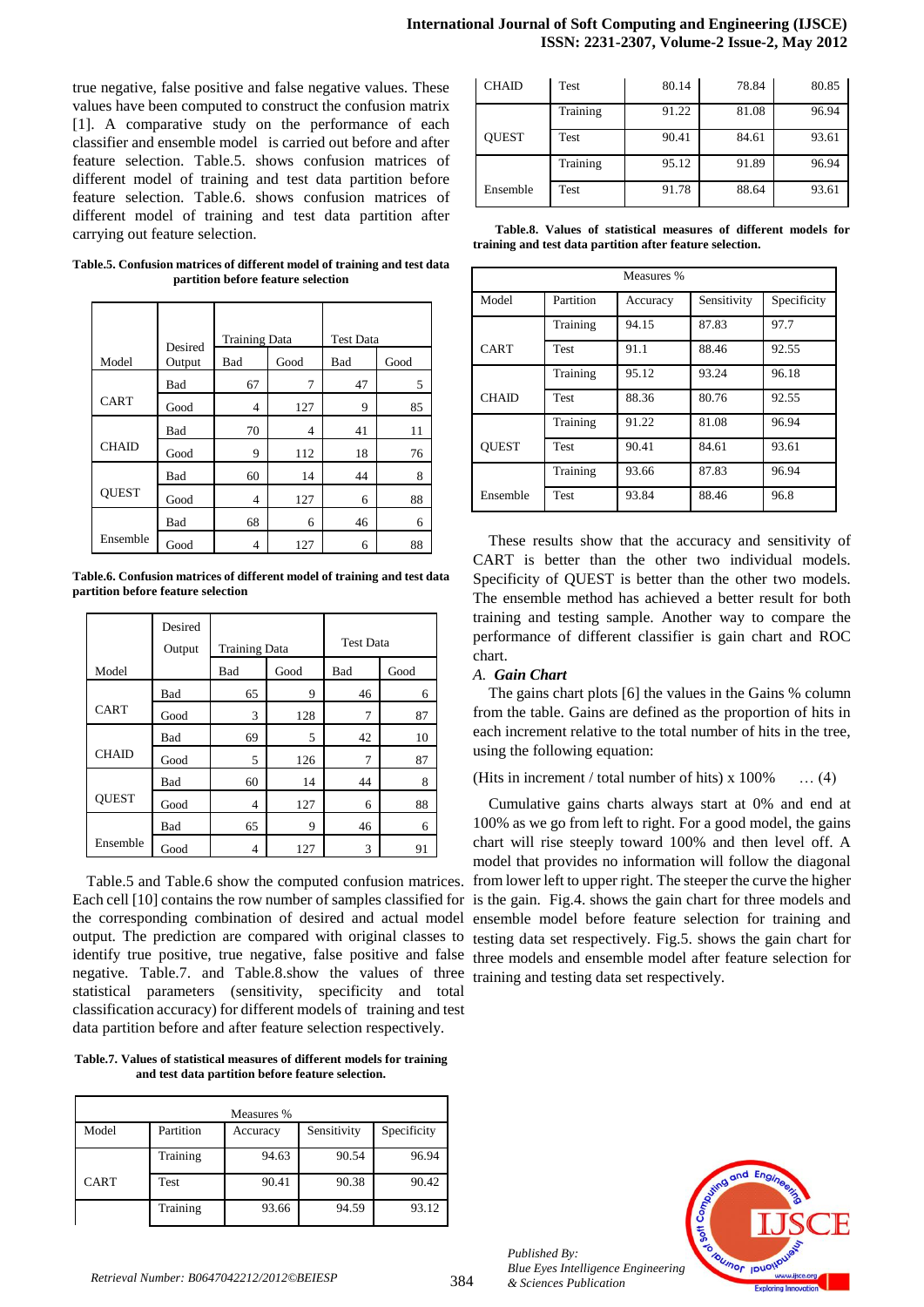

**Fig.4. Gain chart for three models and ensemble model before feature selection for training and testing data set respectively**



**Fig.5. Gain chart for three models and ensemble model before feature selection for training and testing data set respectively**

#### **B. R.O.C chart**

The response chart [13] plots the values in the Response (%) column of the table. ROC curve, is a graphical plot of the sensitivity, or true positives, vs. (1 - specificity), or false positives, for a binary classifier system

The response is a percentage of records in the increment that are hits, using the following equation:

(Responses in increment / records in increment) x100%... (5) Response charts usually start near 100% and gradually descend until they reach the overall response rate (total hits / total records) on the right edge of the chart. For a good model, the line will start near or at 100% on the left, remain on a high plateau as you move to the right, and then trail off sharply toward the overall response rate on the right side of the chart. Fig. 6 shows the ROC chart for three models and ensemble model before feature selection for training and testing data set respectively. Fig. 7 shows the ROC chart for three models and ensemble model before feature selection for training and testing data set respectively.



**Fig.6. ROC chart for three models and its ensemble model before feature Selection for training and testing data set respectively**



**Fig.7. ROC chart for three models and its ensemble model after feature selection for training and testing data set respectively**

#### **VII. CONCLUSION**

The main goal of this study is to show the effectiveness of feature selection technique and ensemble model in improving classification accuracy. The performance of three different classifiers CART, CHAID and QUEST and its ensemble model is analyzed on ionosphere dataset. The performance of all classifier is investigated by using statistical measures like accuracy, specificity and sensitivity. Also the performance of each classifier is investigated with the help of gain chart and ROC chart for both training and testing set. Table.6 and 7 show the classification accuracy for training and testing data set for the three models and its ensemble model before and after carrying feature selection respectively.